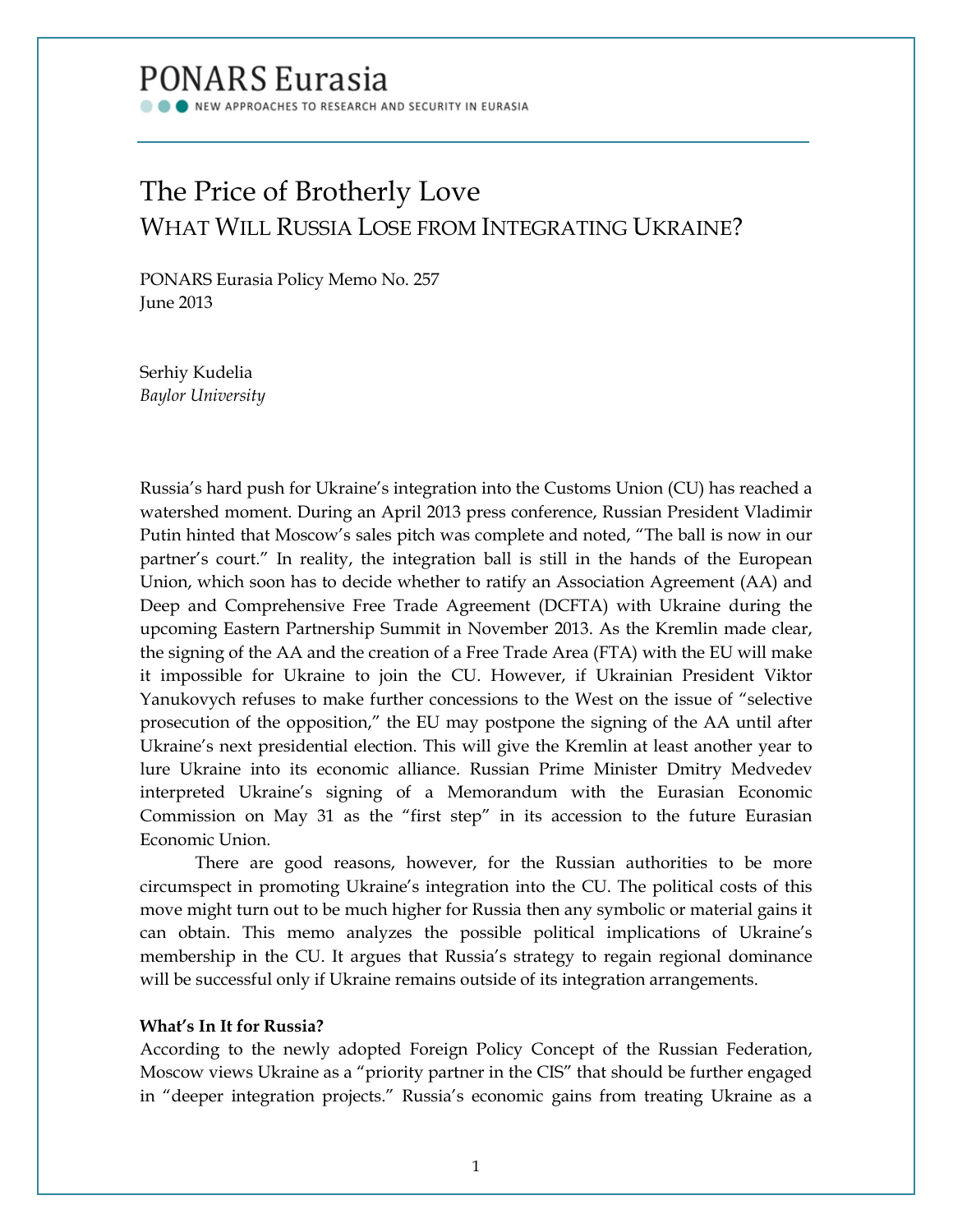priority country, however, are minimal. A 2012 report by the Center for Integration Studies, which is affiliated with the Eurasian Development Bank, and co-authored by economists of the Russian and Ukrainian Academies of Sciences, concluded that Ukraine's accession to the CU will have only a marginal positive effect on Russia's economic growth, adding only about 2 percent to its GDP by 2030.[1](#page-1-0) Similarly, Russia will not suffer any economic losses if Ukraine enacts a FTA with the EU. This indicates that the Kremlin pursues largely symbolic goals in its drive for closer economic integration with Ukraine. If Ukraine opts for integration with the CU, it will bring Russia closer to regaining the coveted status of a major world power. The move would also give Russia additional levers of influence over political and economic processes inside Ukraine, which would ensure that its future leadership remains on good terms with Moscow. Finally, Putin may also view it through the prism of his personal political legacy and see it as an important part of his re-election platform in 2018. With Ukraine closely tied to Russia, he could claim the title of a new "gatherer of the Russian lands."

Ukraine's membership in the CU, however, would come at a major price for Russia. The estimated financial loss to the Russian state budget from integrating Ukraine amounts to \$10-12 billion annually. This will result from offering Ukraine a subsidized gas price (~\$6 billion in losses), eliminating export duties on oil (~\$4 billion in losses), and compensating Ukraine for WTO sanctions (~\$1.9 billion in losses). The total cost amounts to more than half of Russia's current annual expenditures on education or twothirds of its annual expenditures on health care. Immediate economic costs are only one type of negative externality that Russia needs to account for in case Ukraine joins the CU. In fact, political risks and foreign policy setbacks that may follow Ukraine's entrance into the CU could outweigh any potential benefits that Moscow would hope for.

#### **Political Risks**

 $\overline{\phantom{a}}$ 

Political risks from Ukraine's membership in the CU stem from three factors. First, Ukrainian public opinion remains sharply divided about the direction of Ukraine's integration. According to a March 2013 poll, 38 percent of respondents favor joining the CU while 41 percent endorse an FTA with the EU. [2](#page-1-1) Every fifth Ukrainian is still undecided on the direction of integration. At the same time, neither side feels any particular urgency regarding Ukraine's integration course, with two-thirds saying the top priority should be "to put the country in order" before joining any organization. Second, there is a long-standing and broad consensus among Ukraine's political elite that integration with the EU is in the country's vital national interests. The goal of EU membership has been a cornerstone of Ukrainian foreign policy since 1995 and remains

<span id="page-1-0"></span><sup>1</sup> "Komplesnaia otsenka makroekonomicheskogo effekta razlichnyh form glubokogo ekonomicheskogo sotrudnichestva Ukrainy so stranami Tamozhennogo Soyuza I Edinogoekonomicheskogo prostranstva v ramkah EvrAzEs," *Tsentr Intregratsionnyh Issledovaniy* (St. Petersburg, 2012):<http://www.eabr.org/r/research/analytics/centre/projects/ukraine/> (last accessed: April 26, 2013).

<span id="page-1-1"></span><sup>2</sup> "Na rozdorizhzhi abo intehratiyni rebusy," *Sotsiologichna Grupa "Reityng,"* April 2013: [http://ratinggroup.com.ua/upload/files/RG\\_Ukraine\\_Vektor\\_042013\\_pres.pdf](http://ratinggroup.com.ua/upload/files/RG_Ukraine_Vektor_042013_pres.pdf) (last accessed: April 26, 2013).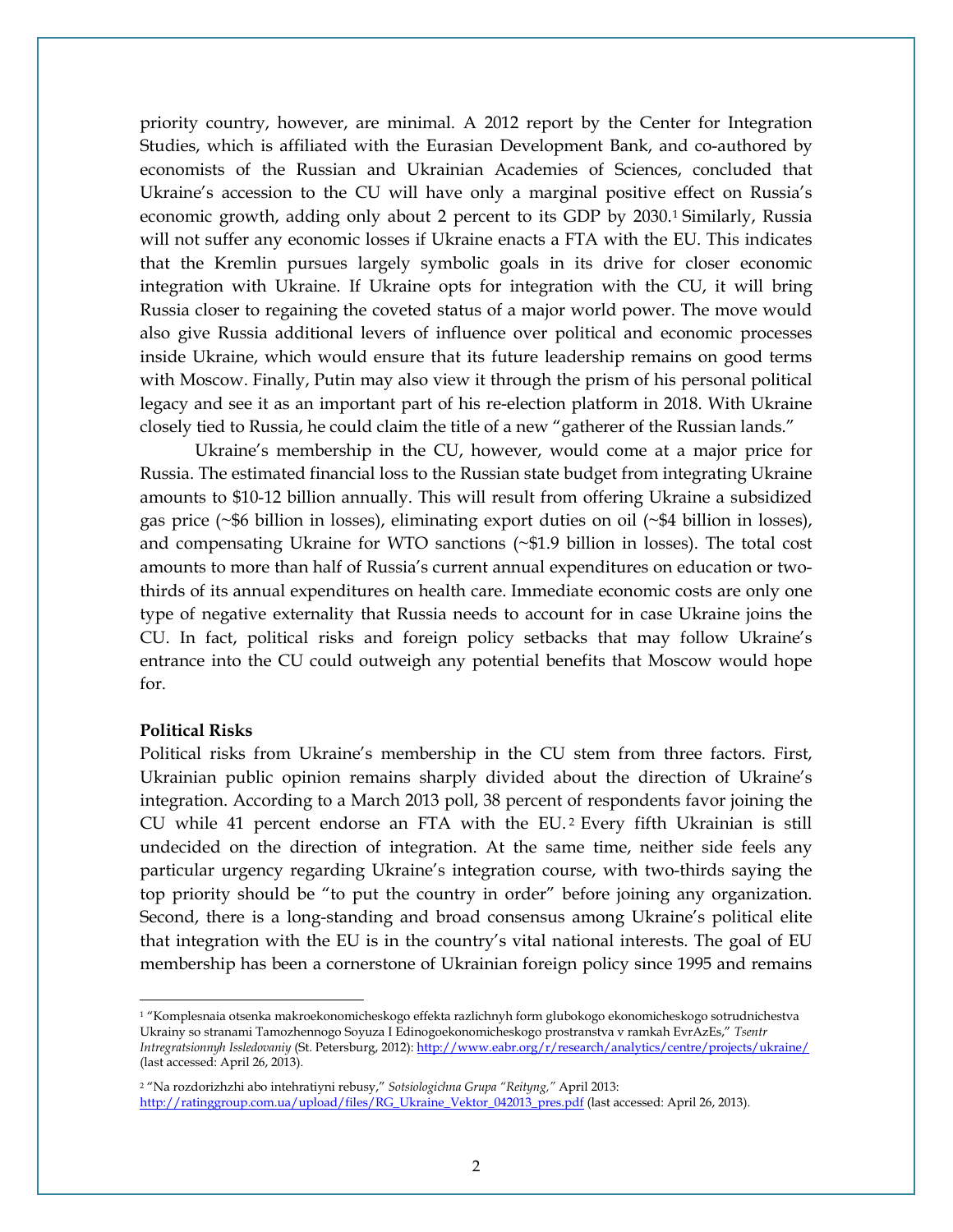irreconcilable with membership in the CU. Third, some of Yanukovych's earlier policies have strongly alienated many voters in Western and Central Ukraine, which, in turn, has resulted in the rising popularity of the radical nationalist party *Svoboda*. These three factors substantially raise the political risks for Russia associated with Ukraine's CU membership.

## *The Risk of Anti-Incumbent Nationalist Mobilization*

As political scientist Lucan Way has noted, by framing national identity in antiincumbent terms the opposition in hybrid regimes may facilitate popular mobilization in the absence of civil society. Abrupt reversal of Ukraine's foreign policy priorities in favor of closer economic ties with Moscow would allow the opposition to portray the current authorities as Kremlin puppets and could fuel mass unrest to prevent Ukraine's drift to Russia. Ukrainian youth are likely to spearhead protests given that Ukrainians in the 18-29 age group prefer European integration to the CU by a 25 percent margin (53 percent against 28 percent). Broad public mobilization would seriously threaten the stability of Yanukovych's regime and his re-election prospects in 2015. He could also face a more cohesive opposition since resistance to "reunification with Russia" will serve as a focal point for the coordination of disparate opposition parties. The promise of a return to the European path is a specific and credible benefit that the opposition could offer to maintain mobilization. According to the latest poll, most Ukrainians associate European integration with personal and tangible benefits such as the ability to travel (55 percent) and access to new jobs (53 percent). By contrast, integration with Russia is viewed mainly through the prism of collective benefits, such as a lower gas price (63 percent) and closer people-to-people ties (50 percent). Hence, the strength of countermobilization is likely to be low. Furthermore, by contrasting their pro-European aspirations with the pro-Russian priorities of the incumbents, the opposition is likely to attract undecided voters with no political attachment. Thus, Ukraine's integration into the CU is likely to facilitate the political comeback of pro-Western forces by serving to undermine the regime, which, overall, remains friendly to Moscow.

# *The Risk of Bilateral Instability*

Apart from protest mobilization, Ukraine's entrance into the CU is likely to generate an intense counteraction by nationalist groups targeting Russia's political and economic interests in Ukraine. This counteraction may range from peaceful subversive methods, like boycotting Russian goods and services, to potentially violent and costlier activities against Russian assets on Ukraine's territory. Apart from doing economic damage, the opposition may also threaten Russia's security interests. All opposition leaders already promised to annul the Kharkiv Accords, which extended Russia's lease of Sevastopol for stationing its Black Sea Fleet until 2042. Ukraine's integration into the CU will further strengthen the perception of a threat to the country's sovereignty emanating from Moscow and increase the likelihood that the accords will be rejected if the opposition comes to power in 2015. The reinstatement of the earlier treaty would require Russia to withdraw all of its troops from Ukrainian territory by 2017. Moscow's refusal to abide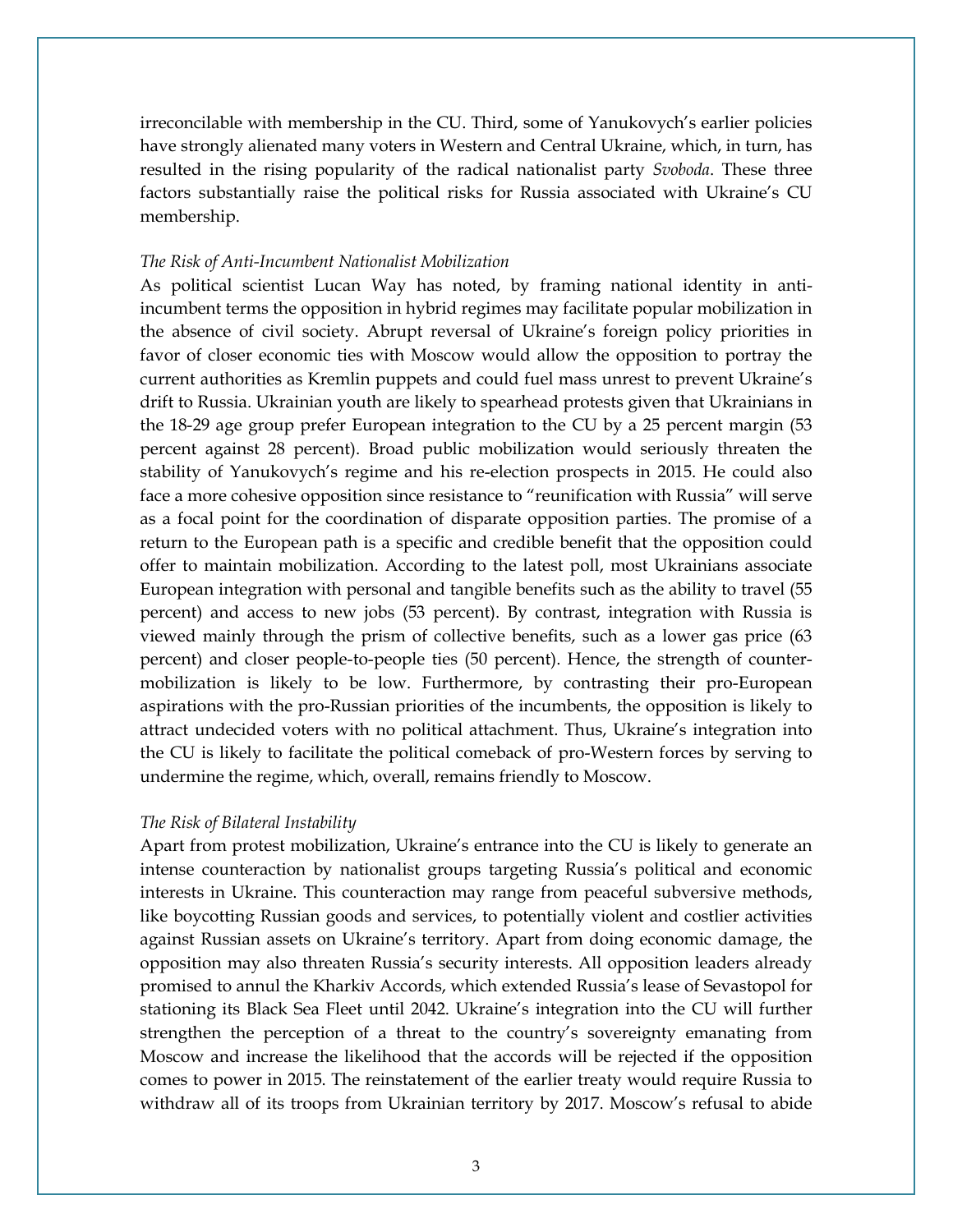by this timeframe will produce a major bilateral confrontation that could destabilize the Crimean peninsula and raise serious security concerns among the countries of the Black Sea region.

#### *The Russian Ethnic Minority*

When choosing between the EU and the CU, Ukraine's public opinion is divided primarily along ethnic lines. Those who speak Ukrainian as their first language prefer joining the EU over the CU by a margin of 57 to 23 percent (a 34-point gap). By contrast, exclusively-Russian speakers (regardless of ethnicity) favor joining the CU by a margin of 61 to 19 percent (a 42-point gap). Ethnic Russians advocate economic integration with Russia by an even larger margin of 47 points (64 to 17 percent). Neither location nor education nor age shows such a strong influence as identity markers over the respondents' choice. A shift in foreign policy priorities from the EU to the CU is likely to generate major linguistic or ethnic polarization that could well turn violent. This would be particularly threatening to ethnic Russian minorities in predominantly ethnic Ukrainian regions where there is a history of military resistance to the Soviet occupation. Therefore, ironically, if it achieves its CU foreign policy goals, Russia could undermine one of its other key priorities—the protection of the Russian-speaking diaspora in neighboring states.

#### **Foreign Policy Setbacks**

Any short-term foreign policy gains that Russia may reap from luring Ukraine into the CU may be offset by more considerable losses that would undermine its dominance in the region and produce serious strategic setbacks. These losses include heightened political tensions with the West, a weakening of its regional integration plans, and further enlargement of NATO to its borders.

### *Cold War Redux*

U.S. Secretary of State Hillary Clinton's departing remarks about Russia's attempts to "re-Sovietize the region" under the guise of economic integration summarized the Western view of Moscow's integration projects. Her warning that the United States was determined to thwart Russian actions indicated the seriousness with which Russia's actions are treated in Western capitals. Clearly, the matter of Ukraine's participation in the CU would be of major concern for Western leaders due to its economic size and geopolitical significance. Western strategic thinking on Ukraine has long been dominated by Zbigniew Brzezinski's maxim that "without Ukraine, Russia ceases to be an empire, but with Ukraine suborned and then subordinated, Russia automatically becomes an empire." Supplying Ukraine with natural gas at a major discount in exchange for CU membership will be seen in the West as the first stage of Ukraine's gradual reabsorption into Russia's political sphere of influence. It would also be viewed as a sign of a major progress toward the Kremlin's goal of reclaiming its superpower status. Encouraging Ukraine's withdrawal from the CU would then become a top priority for Western policy in the region. Western states would pursue this objective by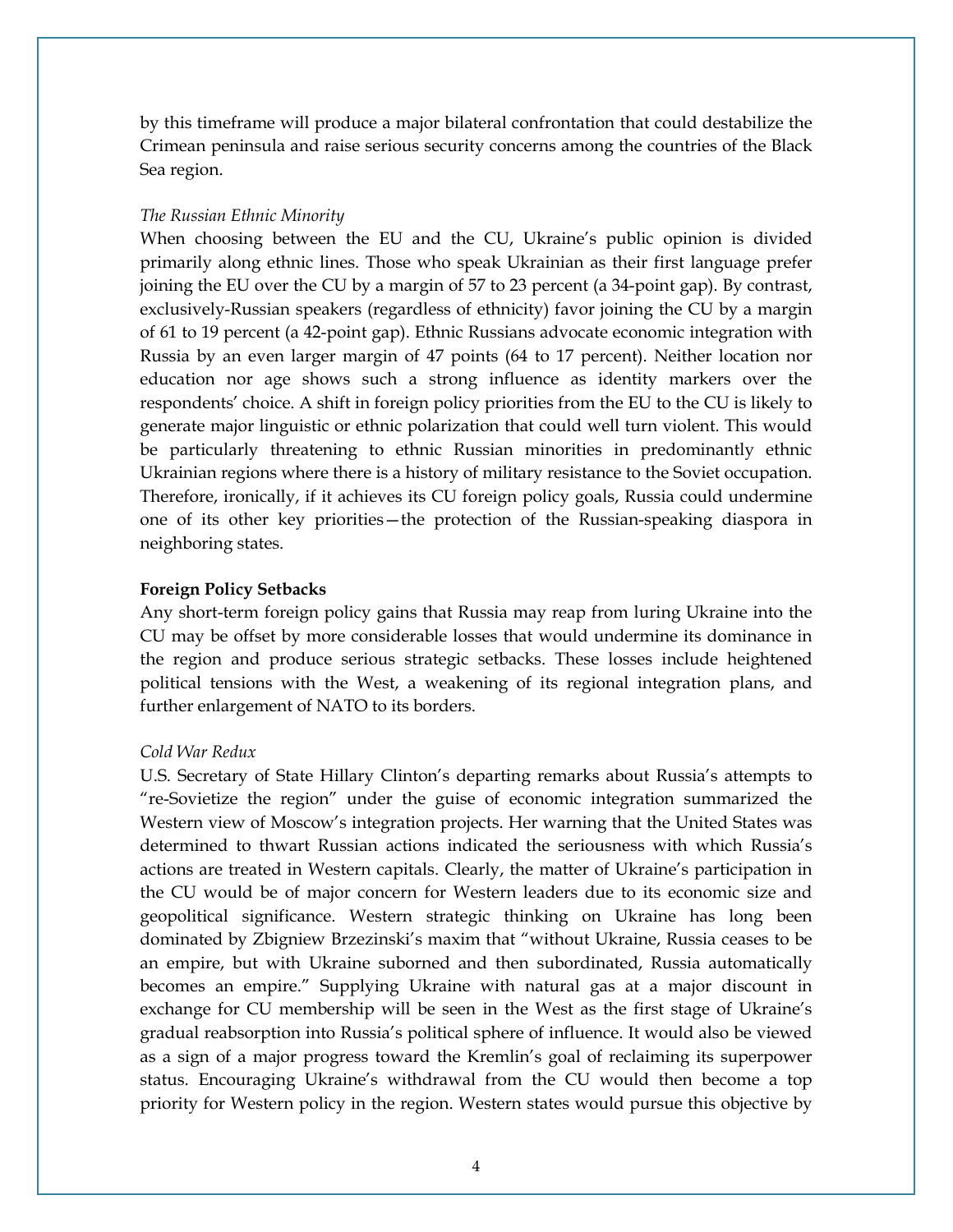taking a tougher political line against the current authorities who are already complicit in numerous democratic violations and by offering financial assistance to civil society and opposition groups in Ukraine. Given the high stakes for both sides, the intensity of a renewed competition between Russia and the West for influence in the area would surpass the levels of their clashes prior to the Orange Revolution. Another East-West confrontation would seriously hinder Russia's goal of maintaining a cooperative relationship with the EU and hinder cooperation in the security realm with the United States.

### *Weakening of Regional Integration*

Uncertainty about the strength and duration of Ukraine's commitment to the CU would have a negative impact both on dynamics within the CU and on Russia's long-term integration plans. Since the prospects of Ukraine's continued membership will depend on Yanukovych's survival in office, other CU members are unlikely to agree to any longterm cooperative economic projects with Ukraine. Doubts about the length of Ukraine's membership may also be used to justify maintaining temporary trade barriers or introducing certain trade restrictions. Ukraine's eventual withdrawal from the CU could weaken cohesion within the nascent trading bloc. It may have a particularly strong demonstration effect on Kazakhstan given the volatility of domestic support for the CU there and the growing attraction of China as an alternative trade partner to Russia. It will also expose the weakness of Russia's actual influence in the region and will become a blow to its aspirations for regional hegemony.

#### *NATO's Renewed Enlargement*

Ukraine's integration with the CU could also backfire in the security realm. Under the guise of neutralizing a threat from Moscow, opposition parties may put the goal of Ukrainian membership in NATO back onto their foreign policy platforms. Advocates of Euro-Atlantic integration will now present NATO as the only real institutional barrier to Russia's further push for political and military expansion. Yanukovych's election defeat by any of the current opposition leaders will, hence, inevitably result in the reversal of Ukraine's current bloc-free position. Meanwhile, Ukraine's return to an integration track with NATO will lead to a sharp deterioration in Russian-Ukrainian relations and create a major long-term strategic challenge to the Kremlin.

#### **What is Russia's Best Course?**

Given the totality of political risks associated with Ukraine's integration into the CU, Russia should pursue a more pragmatic and, ultimately, more advantageous strategy in dealing with Ukraine. Since Yanukovych remains more receptive to Russia's strategic interests in the region than any of his opponents, Moscow should prioritize the stability of his regime. It will greatly improve his re-election chances through indirect economic support, particularly in agreeing to renegotiate gas contracts without getting Kyiv's prior commitment to the CU. At the same time, the Kremlin should avoid repeating the mistakes of 2004 by drawing itself into the election campaign on someone's behalf. Also,